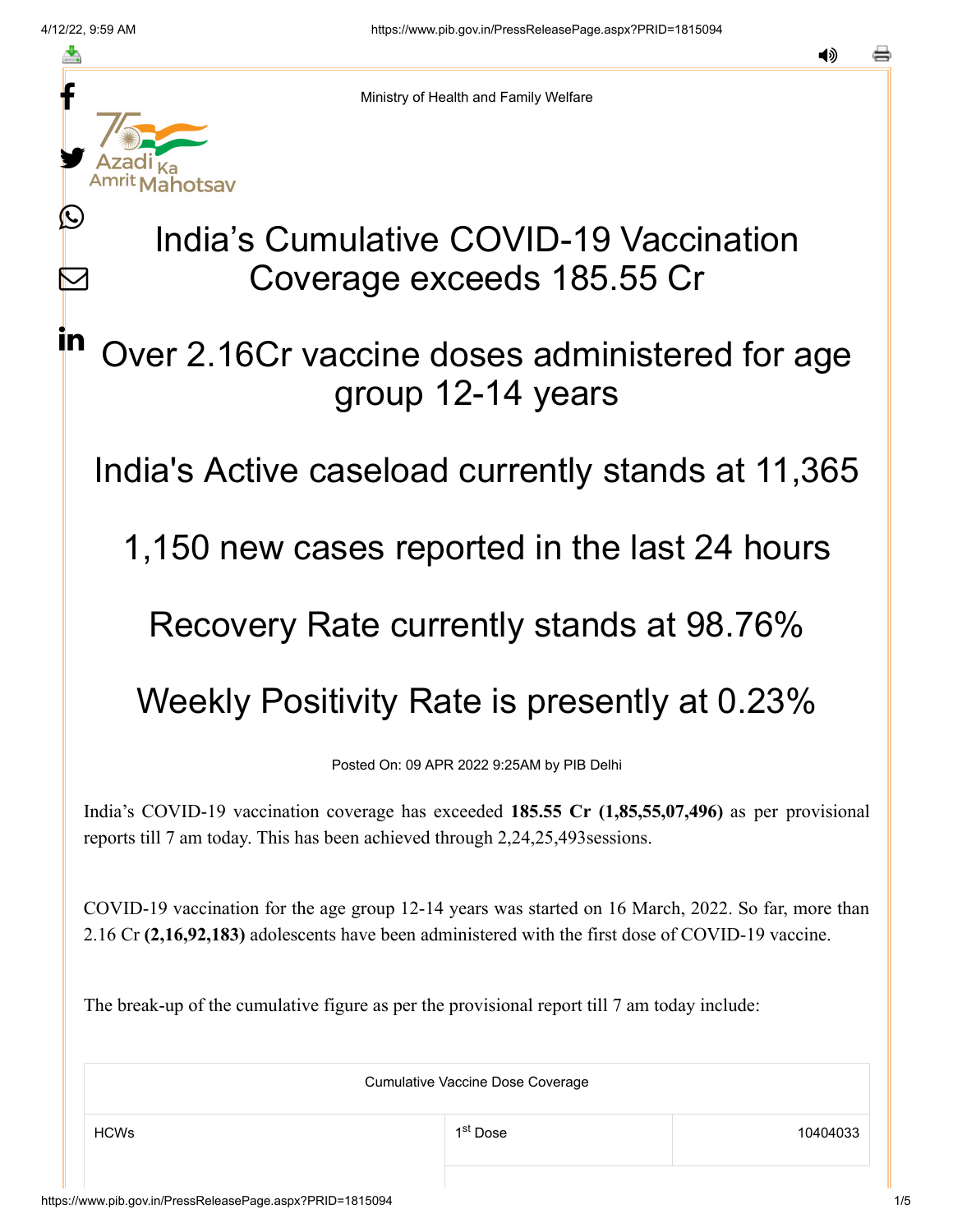|                             | 2 <sup>nd</sup> Dose   | 10004427       |
|-----------------------------|------------------------|----------------|
|                             | <b>Precaution Dose</b> | 4524344        |
| <b>FLWs</b>                 | 1 <sup>st</sup> Dose   | 18413844       |
|                             | 2 <sup>nd</sup> Dose   | 17519503       |
|                             | <b>Precaution Dose</b> | 6995337        |
| Age Group 12-14 years<br>in | 1 <sup>st</sup> Dose   | 21692183       |
| Age Group 15-18 years       | 1 <sup>st</sup> Dose   | 57594908       |
|                             | 2 <sup>nd</sup> Dose   | 39408907       |
| Age Group 18-44 years       | 1 <sup>st</sup> Dose   | 554993058      |
|                             | 2 <sup>nd</sup> Dose   | 469601217      |
| Age Group 45-59 years       | 1 <sup>st</sup> Dose   | 202811330      |
|                             | 2 <sup>nd</sup> Dose   | 186144719      |
| Over 60 years               | 1 <sup>st</sup> Dose   | 126785517      |
|                             | 2 <sup>nd</sup> Dose   | 115945060      |
|                             | <b>Precaution Dose</b> | 12669109       |
| <b>Precaution Dose</b>      |                        | 2,41,88,790    |
| Total                       |                        | 1,85,55,07,496 |

Following a continuous downward trend, India's Active Caseload declines to today **11,365**Active cases now constitute **0.03%** of the country's total Positive Cases**.**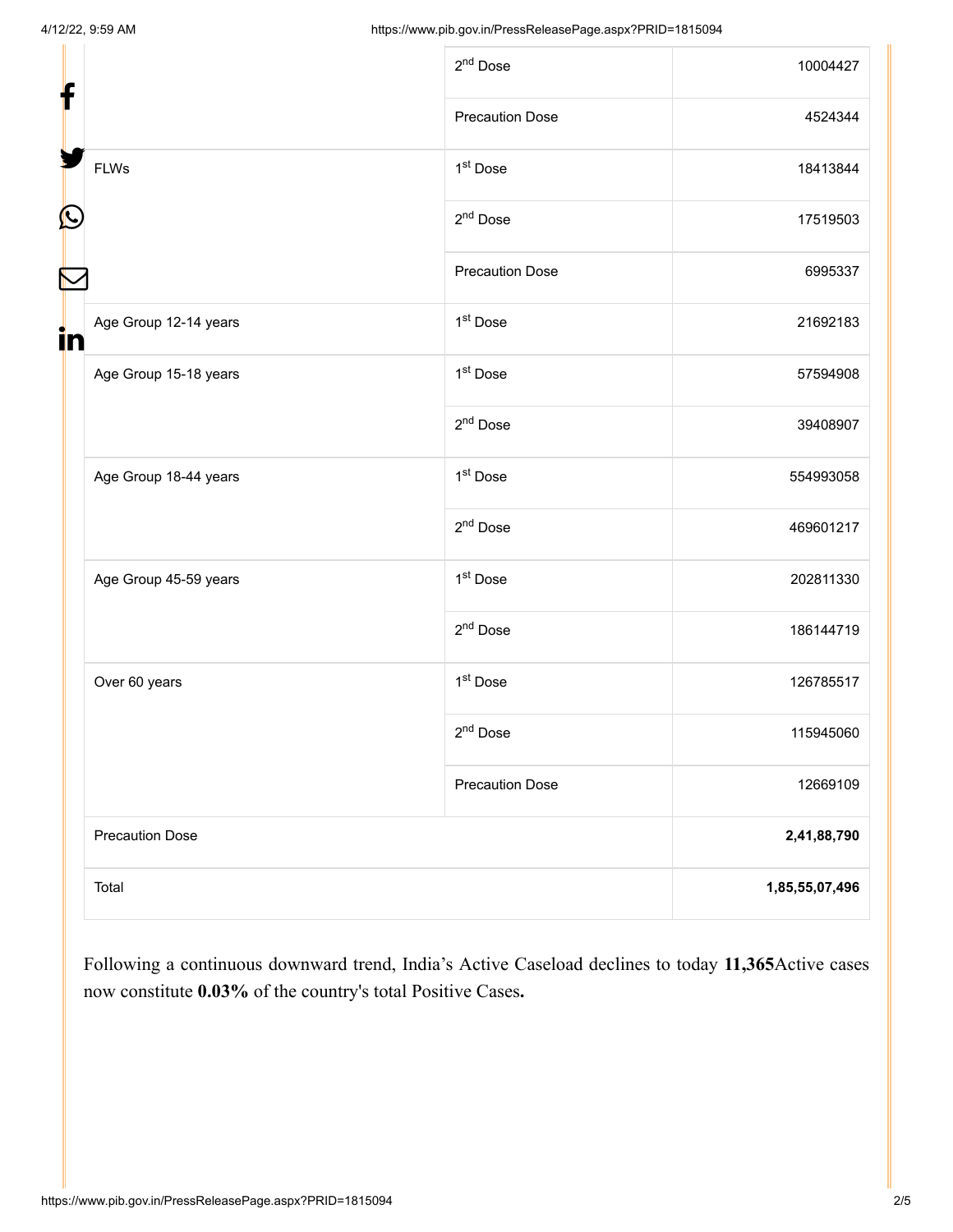4/12/22, 9:59 AM https://www.pib.gov.in/PressReleasePage.aspx?PRID=1815094



Consequently, India's recovery rate stands at **98.76%. 1,194**patients have recovered in the last 24 hours and the cumulative tally of recovered patients (since the beginning of the pandemic) is now at **4,25,01,196.**



**1,150new cases** were reported in the last 24 hours.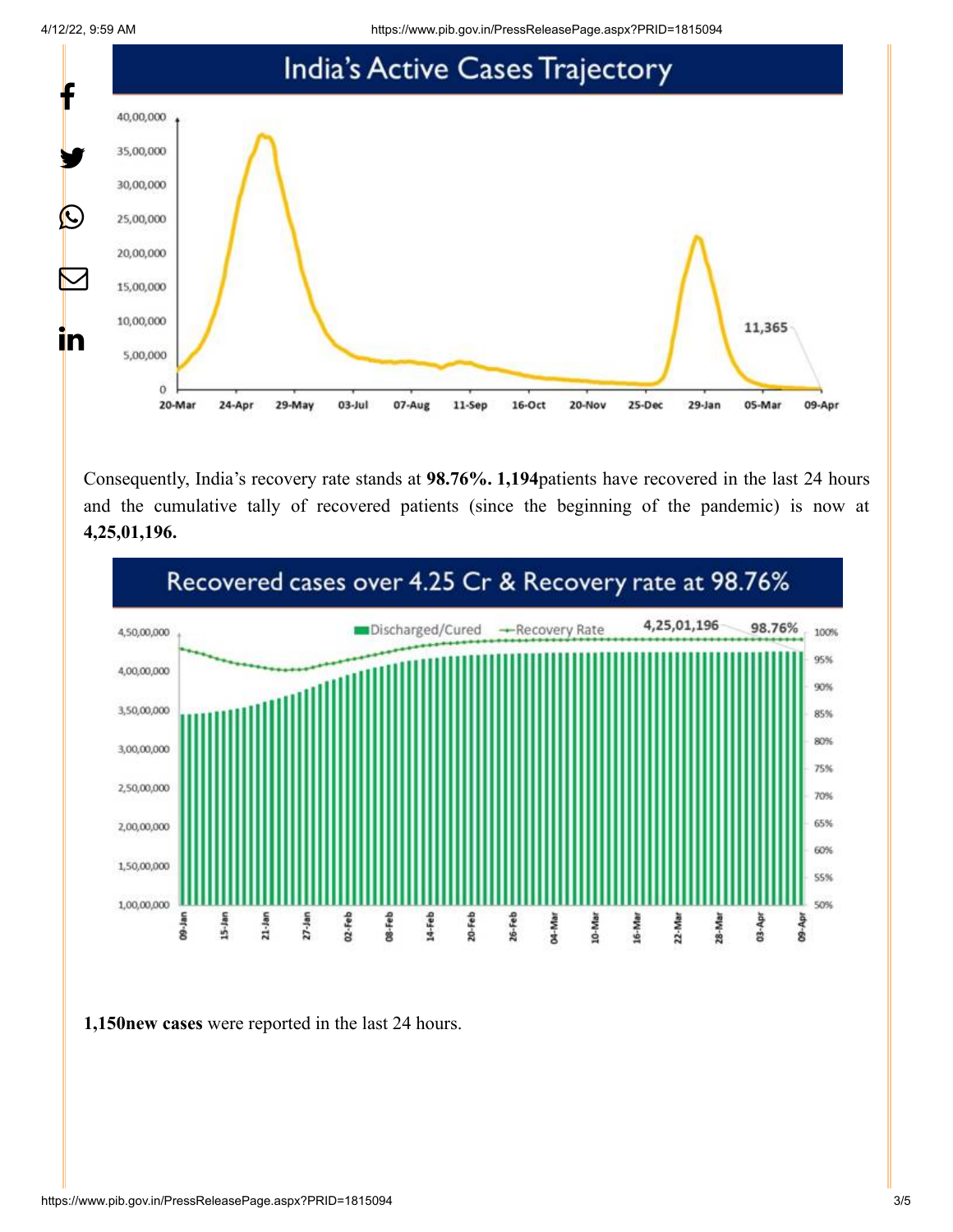4/12/22, 9:59 AM https://www.pib.gov.in/PressReleasePage.aspx?PRID=1815094



The last 24 hours saw a total of **4,66,362**COVID-19tests being conducted. India has so far conducted over **79.34 Cr (79,34,29,395)** cumulative tests.

There has been a sustained fall in the weekly and daily Positivity Rates too. **Weekly Positivity Rate** in the country currently **stands at 0.23%** and the **Daily Positivity rate is also reported to be 0.25%.**



\*\*\*\*

MV/AL